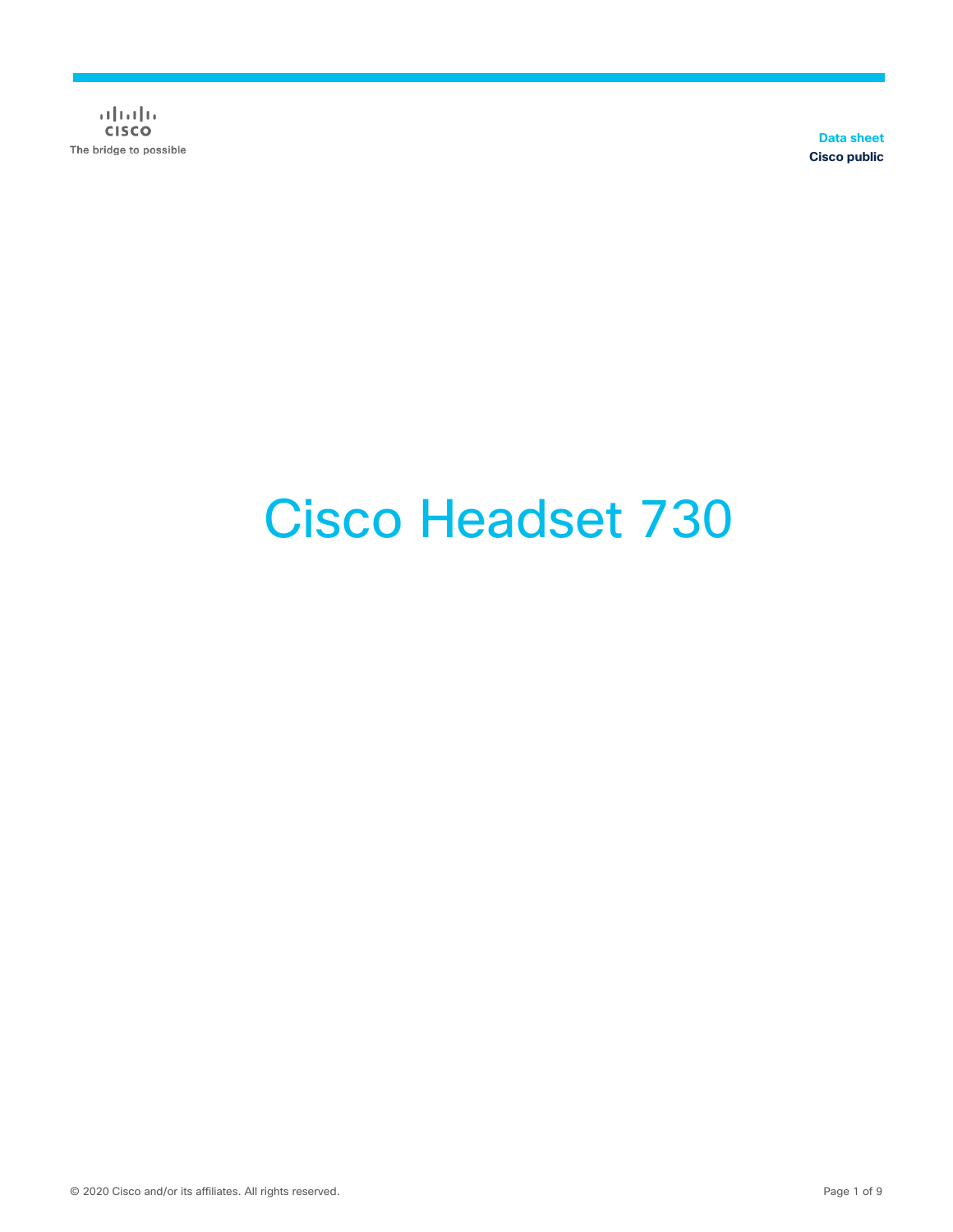## **Contents**

| <b>Product overview</b>            | 3              |
|------------------------------------|----------------|
| <b>Features and benefits</b>       | 3              |
| Platform support                   | $\overline{4}$ |
| <b>Product specifications</b>      | 6              |
| Ordering information               | 8              |
| Warranty information               | 8              |
| Cisco environmental sustainability | 9              |
| <b>Cisco Capital</b>               | 9              |
| Call to action                     | 9              |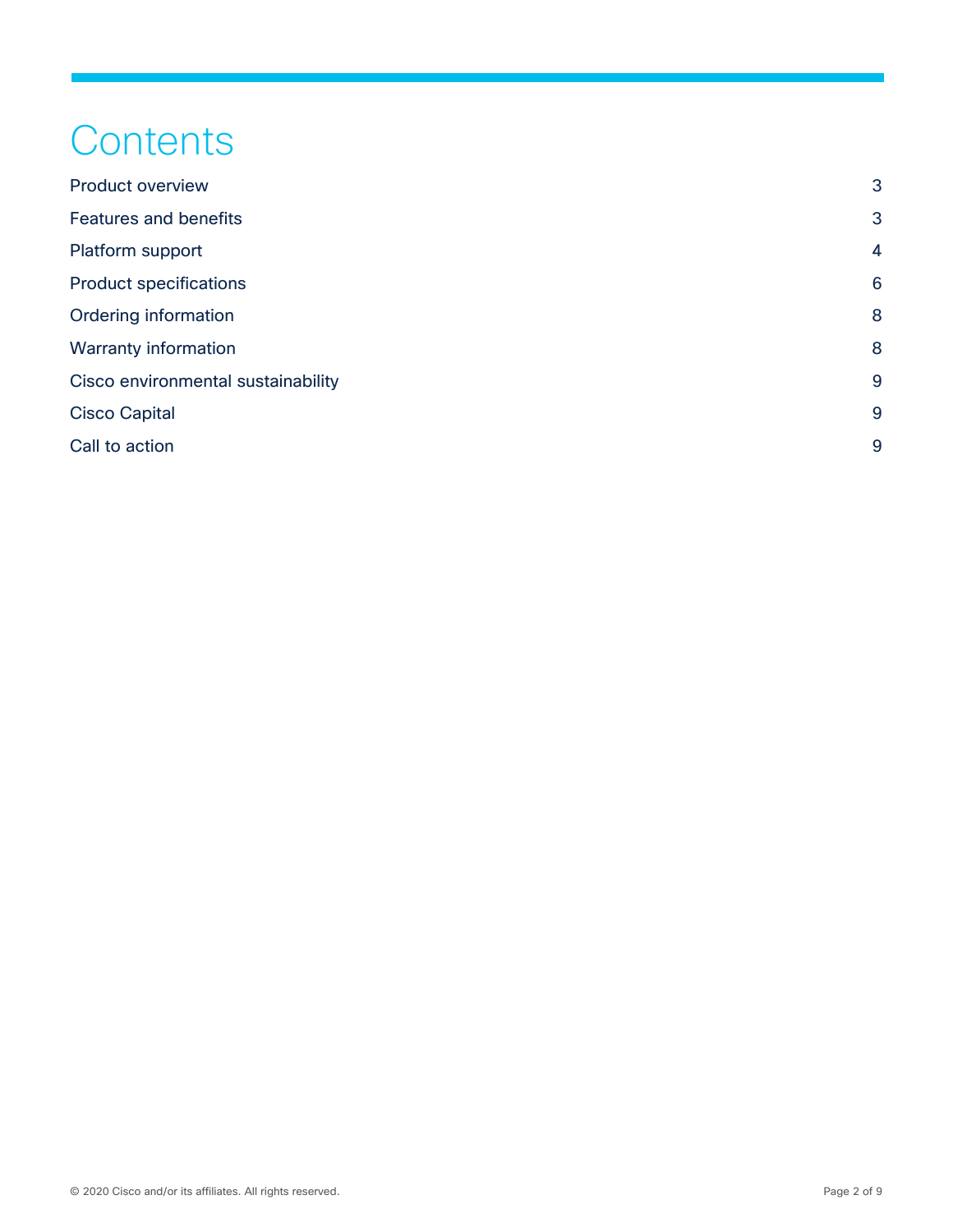The Cisco® Headset 730 is a premium Bluetooth headset built for business, personal, and the journey between. These headsets are designed for mobile or office workers, enabling productivity in any environment with superior audio, adaptive noise cancellation, enterprisegrade security, and a sleek microphone design. Deep integrations with Cisco collaboration applications and devices allow for intuitive user experiences and intelligent IT headset management.

#### <span id="page-2-0"></span>Product overview

Our work environments and styles continue to evolve. We work in open environments that allow us to interact freely but rely heavily on computers and smartphones. Whether working at a desk, interacting with a team, or on the go, everyone must remain intently focused on work. That's why Cisco extended the seamless collaboration experience with the premium Bluetooth Cisco Headset 730, built for business, personal, and the journey between. Its professional design features Clear Voice technology, which delivers a superior audio experience in the office or on the go. This voice-honing, boom-less design easily transitions from business to personal use, enabling the user to stay connected in any environment.

The experience Cisco headsets provide when coupled with the Cisco collaboration platform is leading in the industry. Through deep integrations, we enable intuitive user experiences and intelligent headset management – through CUCM or Webex Control Hub. Our headset management platform gives administrators a single pane of glass to manage both the call control and devices at no additional cost. Advanced analytics and management features such as inventory management, remote configuration, and diagnostics allow an administrator to manage headsets and deploy them with minimal effort.

### <span id="page-2-1"></span>Features and benefits

| Feature                              | <b>Benefit</b>                                                                                                                                                          |
|--------------------------------------|-------------------------------------------------------------------------------------------------------------------------------------------------------------------------|
| <b>Clear Voice technology</b>        | Voice-honing, boom less technology coupled with adaptive noise cancellation,<br>background noise reduction, and side tone enabling, crystal clear audio. Anytime.       |
| Bluetooth (5.0)                      | Connect on the go to any device that supports Bluetooth. Simultaneously connect 2<br>Bluetooth devices plus 1 USB.                                                      |
| <b>Active Noise Cancellation</b>     | Switch between Noise Cancellation (NC) to focus in any environment or Ambient<br>(AMB) to easily collaborate with others.                                               |
| <b>Smart sensors</b>                 | Automatically play/pause music, answer calls, or mute your microphone with<br>contextual movements.                                                                     |
| <b>Mute notification</b>             | Talking on mute? Receive a notification so you aren't talking to a muted mic during<br>a call.                                                                          |
| <b>On-ear buttons</b>                | Easy call and music controls.                                                                                                                                           |
| <b>Integrated Presence LED Light</b> | Automatic call presence or manual "Do Not Disturb" LED light.                                                                                                           |
| <b>Cisco Headsets mobile app</b>     | Configure and customize your headset for an exceptional experience. Easily adjust<br>equalizer settings, configure features, and discover all that your headset offers. |
| <b>Enterprise-grade security</b>     | Industry-first hardware and software protection to help communications stay secure.                                                                                     |

#### **Table 1.** Features and benefits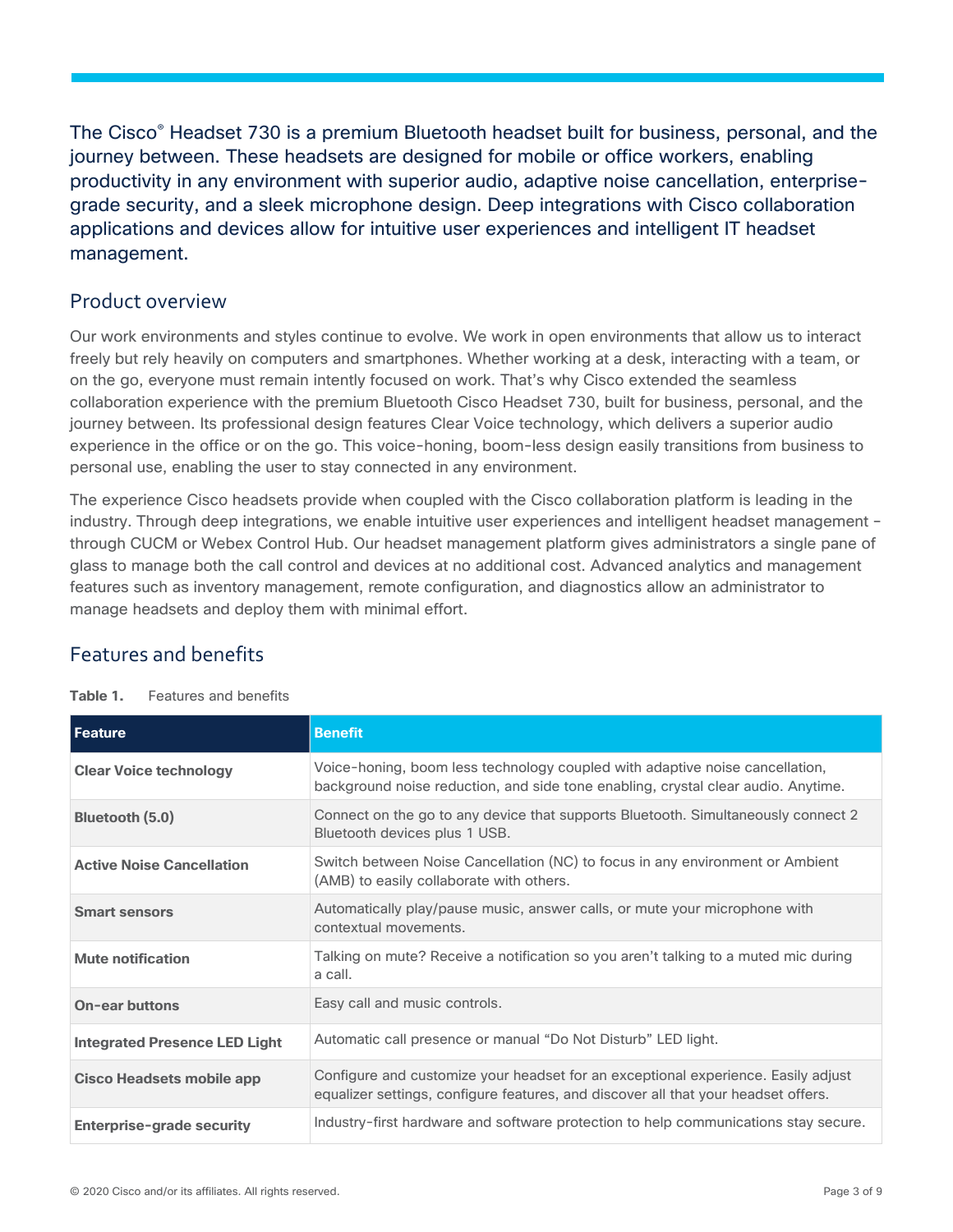| l Feature                                     | <b>Benefit</b>                                                                                                                                                                                                    |
|-----------------------------------------------|-------------------------------------------------------------------------------------------------------------------------------------------------------------------------------------------------------------------|
| Intelligent, integrated headset<br>management | Manage all Cisco endpoints, apps, and headsets from a single platform. No additional<br>software or service fees are required. Enjoy simple IT headset management to deploy,<br>monitor, and troubleshoot issues. |
| <b>Two Headset Finishes</b>                   | Available in platinum or carbon black finish.                                                                                                                                                                     |

## <span id="page-3-0"></span>Platform support

**Note:** Table 2 lists support for basic headset functionality. Advanced capabilities may be available in the latest version of software. Legacy Cisco phones, third-party apps, and third-party devices may work with the Cisco Headset 730, but they have not been tested and are not supported.

**Table 2.** Platform support

| <b>Cisco Headset 730</b>                                             |                                               |                                                                           |                                               |
|----------------------------------------------------------------------|-----------------------------------------------|---------------------------------------------------------------------------|-----------------------------------------------|
| <b>Product</b>                                                       | 3.5 mm                                        | <b>USBA</b><br><b>OR</b><br><b>Cisco Headset USB</b><br><b>HD Adapter</b> | <b>Bluetooth</b>                              |
| <b>Cisco IP Phone 6821</b><br>Required software version              | Not applicable (N/A)                          | N/A                                                                       | N/A                                           |
| <b>Cisco IP DECT Phone 6825 Handset</b><br>Required software version | Yes<br>All phone loads posted<br>on Cisco.com | N/A                                                                       | Yes<br>All phone loads posted<br>on Cisco.com |
| <b>Cisco IP Phone 6841</b><br>Required software version              | N/A                                           | N/A<br>÷                                                                  | N/A                                           |
| <b>Cisco IP Phone 6851</b><br>Required software version              | N/A                                           | N/A                                                                       | N/A                                           |
| <b>Cisco IP Phone 6871</b><br>Required software version              | N/A                                           | N/A                                                                       | N/A                                           |
| <b>Cisco IP Phone 7821</b><br>Required software version              | N/A                                           | N/A                                                                       | N/A                                           |
| <b>Cisco IP Phone 7841</b><br>Required software version              | N/A                                           | N/A                                                                       | N/A<br>$\overline{\phantom{0}}$               |
| <b>Cisco IP Phone 7861</b><br>Required software version              | N/A                                           | N/A                                                                       | N/A<br>$\overline{\phantom{a}}$               |
| <b>Cisco IP Phone 8811</b><br>Required software version              | N/A                                           | N/A                                                                       | N/A                                           |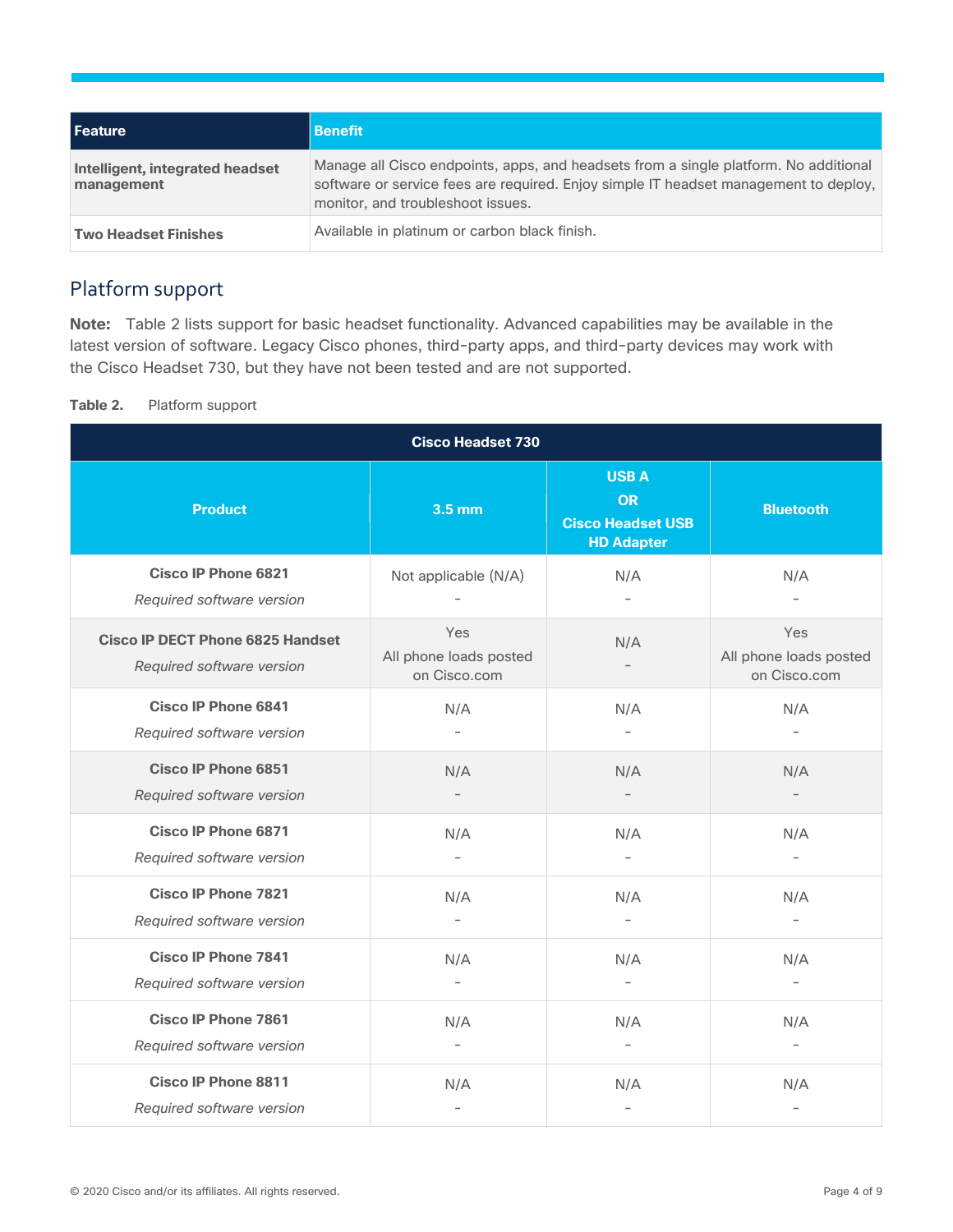| <b>Cisco Headset 730</b>                                   |                                         |                                                                           |                                               |
|------------------------------------------------------------|-----------------------------------------|---------------------------------------------------------------------------|-----------------------------------------------|
| <b>Product</b>                                             | 3.5 mm                                  | <b>USBA</b><br><b>OR</b><br><b>Cisco Headset USB</b><br><b>HD Adapter</b> | <b>Bluetooth</b>                              |
| <b>Cisco IP Phone 8821</b><br>Required software version    | N/A                                     | N/A                                                                       | N/A                                           |
| <b>Cisco IP Phone 8841</b>                                 | N/A                                     | N/A                                                                       | N/A                                           |
| Required software version                                  |                                         |                                                                           |                                               |
| <b>Cisco IP Phone 8845</b><br>Required software version    | N/A                                     | N/A                                                                       | Yes<br>All phone loads posted<br>on Cisco.com |
| <b>Cisco IP Phone 8851</b><br>Required software version    | N/A                                     | Yes<br>12.7                                                               | Yes<br>All phone loads posted<br>on Cisco.com |
| <b>Cisco IP Phone 8851NR</b><br>Required software version  | N/A                                     | Yes<br>12.7                                                               | N/A                                           |
| <b>Cisco IP Phone 8861</b><br>Required software version    | N/A                                     | Yes<br>12.7                                                               | <b>Yes</b><br>12.7                            |
| <b>Cisco IP Phone 8865</b><br>Required software version    | N/A                                     | Yes<br>12.7                                                               | Yes<br>All phone loads posted<br>on Cisco.com |
| <b>Cisco IP Phone 8865NR</b><br>Required software version  | N/A                                     | Yes<br>12.7                                                               | N/A                                           |
| <b>Cisco Webex DX70</b><br>Required software version       | N/A                                     | Yes<br>CE 9.3 or RoomOS                                                   | Yes<br>CE 9.3 or RoomOS                       |
| <b>Cisco Webex DX80</b><br>Required software version       | N/A                                     | Yes<br>CE 9.3 or RoomOS                                                   | Yes<br>CE 9.3 or RoomOS                       |
| <b>Cisco Webex Desk Pro</b><br>Required software version   | N/A                                     | Yes<br>CE 9.13 or RoomOS                                                  | Yes<br>CE 9.13 or RoomOS                      |
| <b>Cisco Jabber (Mac)</b><br>Required software version     | Yes<br>All loads posted on<br>Cisco.com | Yes<br>12.7                                                               | Yes<br>12.7                                   |
| <b>Cisco Jabber (Windows)</b><br>Required software version | Yes<br>All loads posted on<br>Cisco.com | Yes<br>12.7                                                               | Yes<br>12.7                                   |
| Cisco Jabber <sup>®</sup> (VXME for Windows)               | Yes<br>All loads posted on              | Yes<br>12.7                                                               | Yes<br>12.7                                   |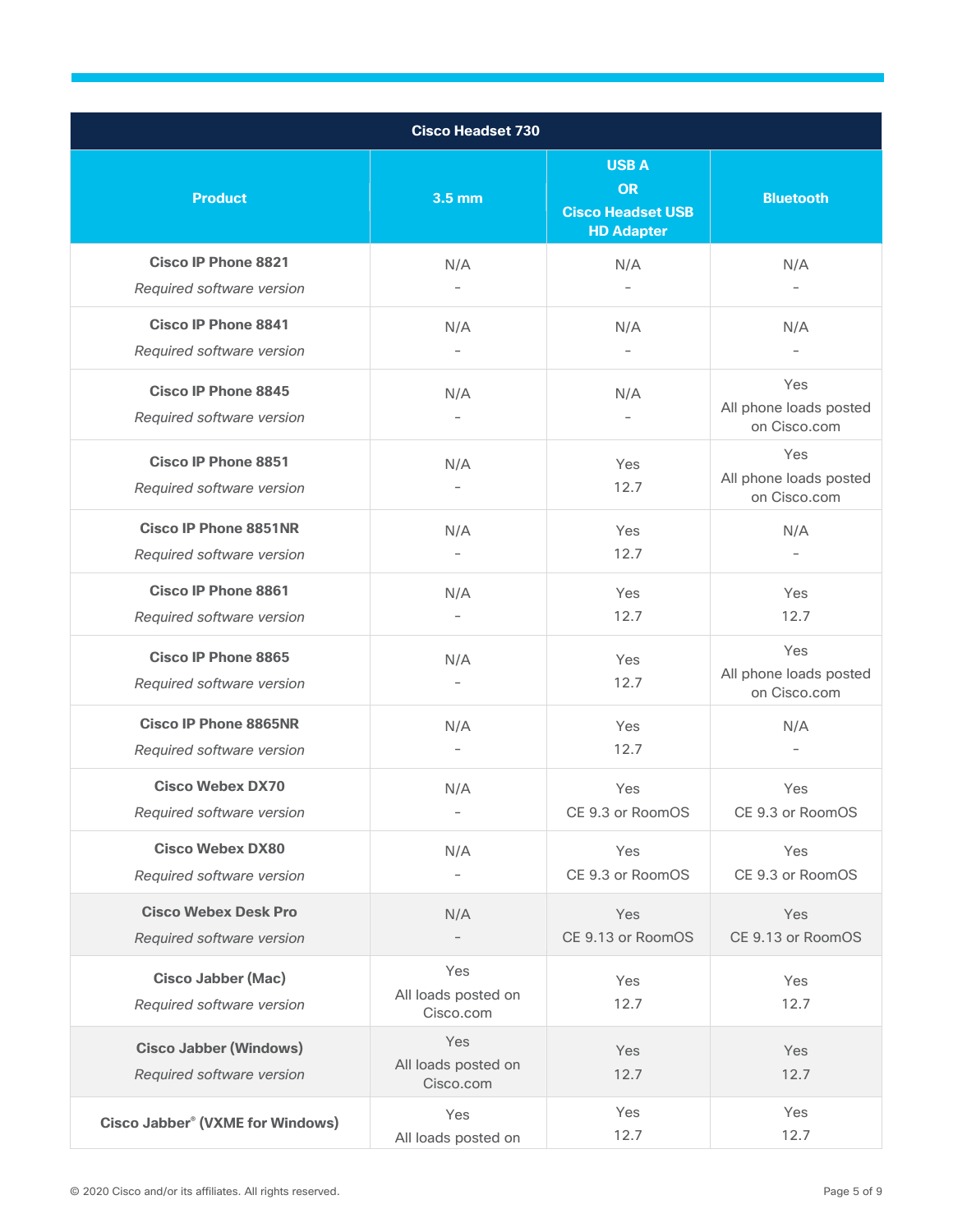| <b>Cisco Headset 730</b>                                                 |                                                                                                                               |                                                                           |                  |
|--------------------------------------------------------------------------|-------------------------------------------------------------------------------------------------------------------------------|---------------------------------------------------------------------------|------------------|
| <b>Product</b>                                                           | 3.5 <sub>mm</sub>                                                                                                             | <b>USBA</b><br><b>OR</b><br><b>Cisco Headset USB</b><br><b>HD Adapter</b> | <b>Bluetooth</b> |
| Required software version                                                | Cisco.com                                                                                                                     |                                                                           |                  |
| <b>Cisco Jabber (Mac)</b><br>Required software version                   | Yes<br>All loads posted on<br>Cisco.com                                                                                       | Yes<br>12.7                                                               | Yes<br>12.7      |
| <b>Cisco Webex Teams (Mac)</b><br>Required software version              | Yes<br>Current                                                                                                                | Yes<br>Current                                                            | Yes<br>Current   |
| Cisco Webex Teams™ (Windows)<br>Required software version                | Yes<br>Current                                                                                                                | Yes<br>Current                                                            | Yes<br>Current   |
| Cisco Webex <sup>®</sup><br>Required software version                    | Yes<br>Current                                                                                                                | Yes<br>Current                                                            | Yes<br>Current   |
| <b>Cisco Unified Communications Manager</b><br>Required software version | Yes, required for automatic software updates and administrative<br>configuration (where applicable)<br>All supported versions |                                                                           |                  |

## <span id="page-5-0"></span>Product specifications

#### **Table 3.** Product specifications

| <b>Connectivity</b>             | <b>Description</b>                                                                                                                                                                                                                                                                                                                                                                               |  |
|---------------------------------|--------------------------------------------------------------------------------------------------------------------------------------------------------------------------------------------------------------------------------------------------------------------------------------------------------------------------------------------------------------------------------------------------|--|
| <b>Connectivity options</b>     | Bluetooth, USB-A, and 3.5 mm                                                                                                                                                                                                                                                                                                                                                                     |  |
| <b>Simultaneous connections</b> | 2 Bluetooth + 1 USB                                                                                                                                                                                                                                                                                                                                                                              |  |
| <b>Bluetooth codecs</b>         | SBC, AAC, Qualcomm <sup>®</sup> aptX <sup>™</sup> and aptX HD audio<br>Qualcomm aptX is a product of Qualcomm Technologies, Inc. and/or its subsidiaries.<br>Qualcomm is a trademark of Qualcomm Incorporated, registered in the United States and<br>other countries. aptX is a trademark of Qualcomm Technologies International, Ltd.,<br>registered in the United States and other countries. |  |
| <b>Bandwidth</b>                | • Narrowband (8 kHz)<br>• Wideband (16 kHz)<br>• Full band (48KHz)                                                                                                                                                                                                                                                                                                                               |  |
| <b>Bluetooth range</b>          | 65 meters (213 feet)                                                                                                                                                                                                                                                                                                                                                                             |  |
| <b>Bluetooth profiles</b>       | Headset Profile (HSP), Hands-Free Profile (HFP), Audio/Video Remote Control<br>Profile (AVRCP), Advanced Audio Distribution Profile (A2DP)                                                                                                                                                                                                                                                       |  |
| <b>Bluetooth version</b>        | 5.0                                                                                                                                                                                                                                                                                                                                                                                              |  |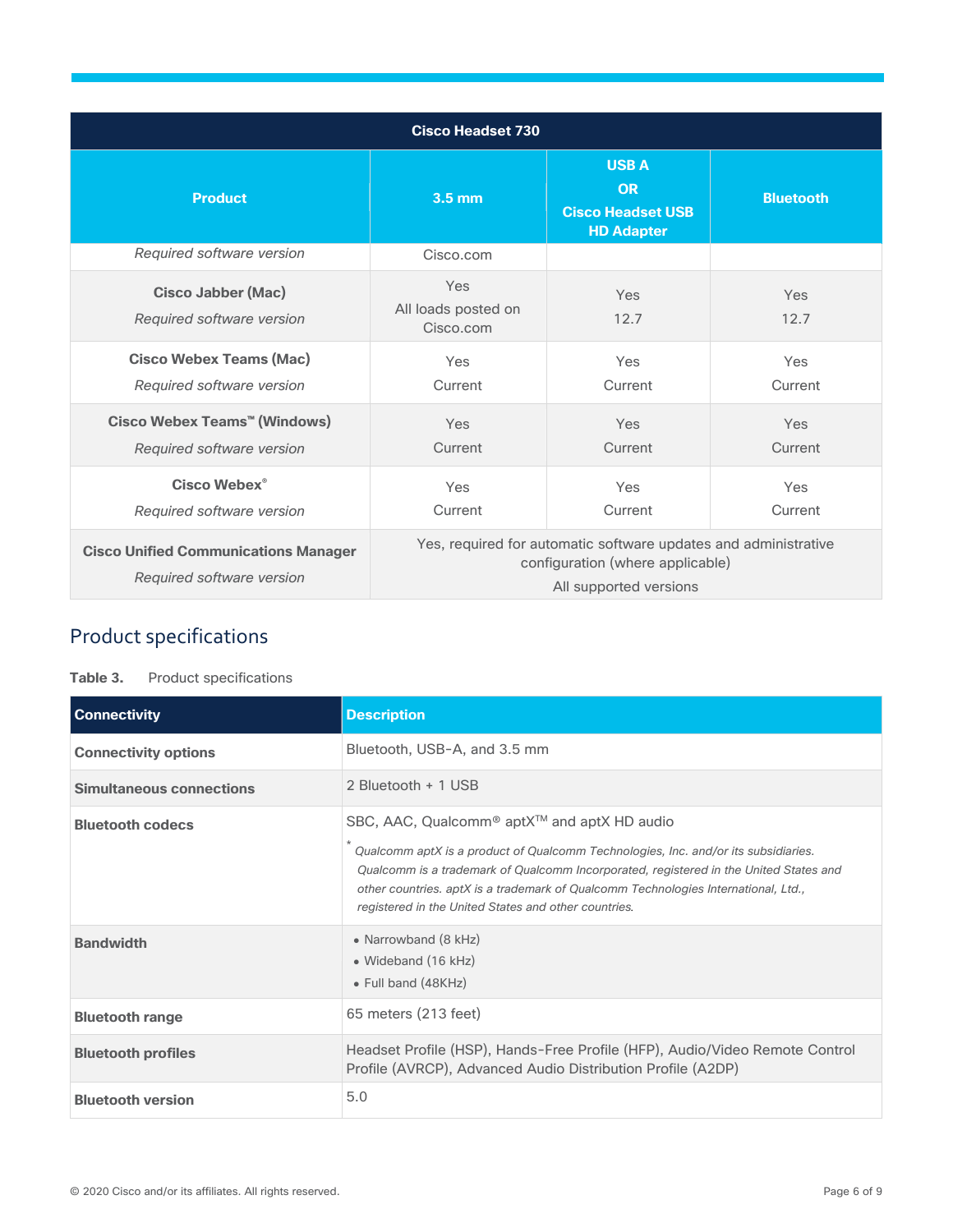| <b>Audio</b>                         | <b>Description</b>                                                                                                                                                                                                                                                                     |
|--------------------------------------|----------------------------------------------------------------------------------------------------------------------------------------------------------------------------------------------------------------------------------------------------------------------------------------|
| <b>Active noise cancellation</b>     | Hybrid 4-microphone with three noise cancellation modes.<br>• Adaptive: Noise cancellation automatically adjusts based on your environment<br>• Manual: Noise cancellation level specified in the Cisco Headsets app<br>• Ambient: Ability to hear conversations in user's environment |
| <b>Voice activated AI</b>            | Access Google Assistant, Siri, or Cortana                                                                                                                                                                                                                                              |
| <b>Hearing protection</b>            | Acoustic shock protection from sounds louder than 118 dB (A)                                                                                                                                                                                                                           |
| Microphone type                      | The microphone uplink solution consists of 2 directional Electret Condenser<br>Microphones (ECMs), uniquely integrated to minimize undesired noise, enhance<br>the user's voice, and cancel background talkers                                                                         |
| <b>Microphone directionality</b>     | Unidirectional                                                                                                                                                                                                                                                                         |
| <b>Microphone frequency response</b> | 80 to 6800 Hz                                                                                                                                                                                                                                                                          |
| <b>Speaker configuration</b>         | <b>Stereo</b>                                                                                                                                                                                                                                                                          |
| <b>Speaker size</b>                  | $40 \text{ mm}$                                                                                                                                                                                                                                                                        |
| <b>Speaker impedance</b>             | 32 ohms                                                                                                                                                                                                                                                                                |
| <b>Speaker bandwidth</b>             | 20 Hz to 20 kHz                                                                                                                                                                                                                                                                        |

| <b>Battery</b>       | <b>Description</b>                          |
|----------------------|---------------------------------------------|
| <b>Talk time</b>     | Up to 20 hours with Noise Cancellation (NC) |
| Listen time          | Up to 25 hours with Noise Cancellation (NC) |
| <b>Charging time</b> | 2.5 hours                                   |
| <b>Quick charge</b>  | 1 hour with 10 minutes of charge time       |

| <b>Security</b>      | <b>Description</b>                                                                                                                                  |
|----------------------|-----------------------------------------------------------------------------------------------------------------------------------------------------|
| Image authentication | Ensures only images encrypted by Cisco AES-128 bit key are allowed                                                                                  |
| <b>Secure Boot</b>   | Ensures only authentic Cisco image can run on the device. Image is encrypted<br>with Cisco AES-128 bit key and digests are calculated using AES-CCM |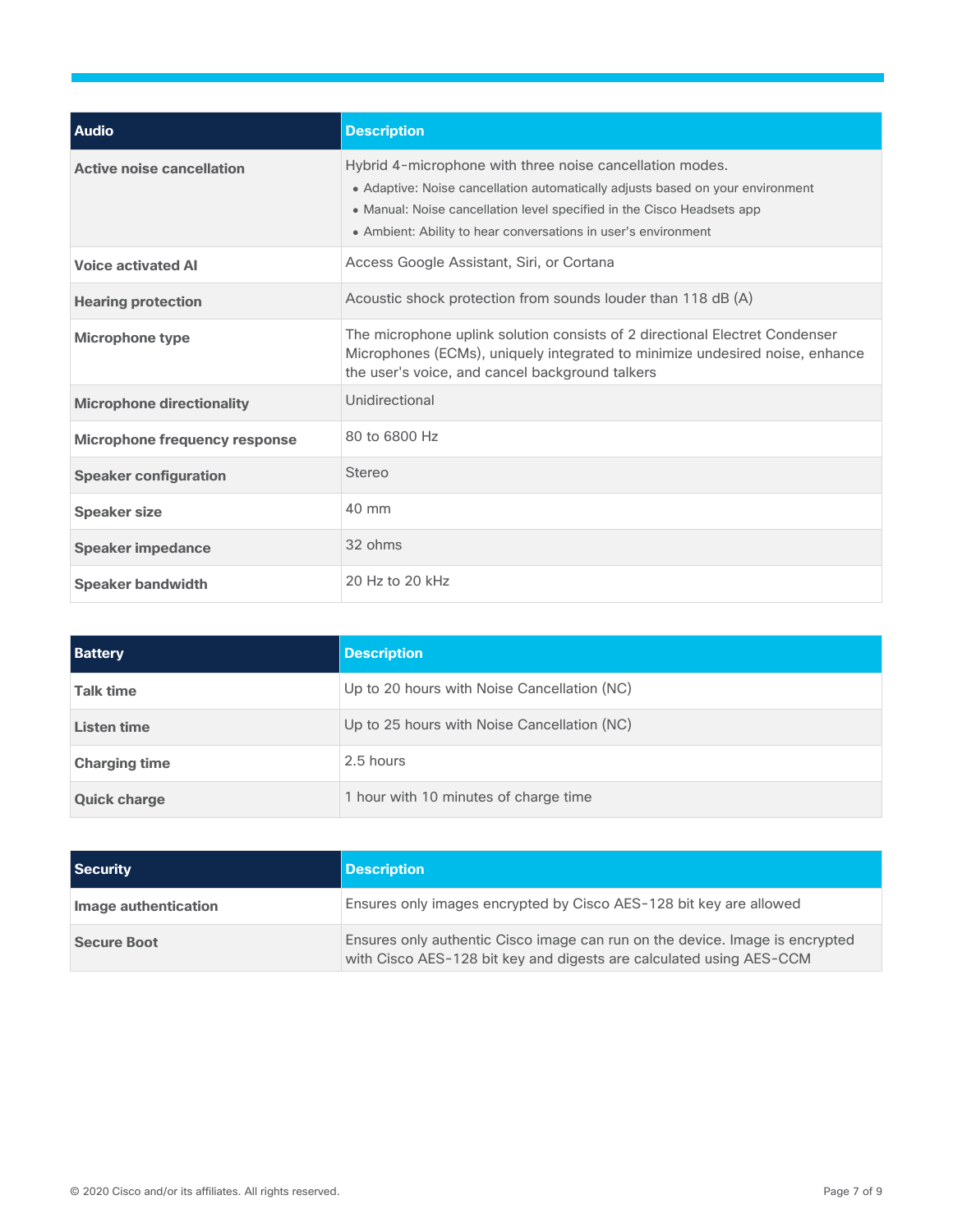| <b>General</b>                       | <b>Description</b>                                                                                                                                                                                                                                                                               |
|--------------------------------------|--------------------------------------------------------------------------------------------------------------------------------------------------------------------------------------------------------------------------------------------------------------------------------------------------|
| <b>On-ear button controls</b>        | 2sC<br>C<br>ON<br>Ķ<br>$\cup$<br>$\bullet$ (iii)<br>$\bullet$<br>$\bullet$ $\Box$<br>$\Rightarrow$<br>Active call<br>Incoming call<br>$\stackrel{\times}{\bullet}$<br>$\mathcal{C}^{\prime}$<br>2x<br>1x<br>2s<br>1x<br>$\mathbf{II}/\mathbf{P}$<br>1x<br>AMB<br>Voice<br>Assistant<br>2X<br>NC. |
| <b>Integrated Presence LED Light</b> | Visible LED strip on both ears that is red while on a call or activate manually for<br>presence control                                                                                                                                                                                          |

## <span id="page-7-0"></span>Ordering information

**Table 4.** Ordering information

| <b>Part number</b>   | <b>Product Name</b>                         | <b>Box Content</b>                                                                               |
|----------------------|---------------------------------------------|--------------------------------------------------------------------------------------------------|
| HS-WL-730-BUNA-P     | Headset Platinum color bundle               | Platinum headset with travel case, USB HD adapter, USB<br>& 3.5mm connectors                     |
| HS-WL-730-BUNA-C     | Headset Black color bundle                  | Carbon black headset with travel case, USB HD adapter,<br>USB & 3.5mm connectors                 |
| HS-WL-730-BUNAS-P    | Headset Platinum color with stand<br>bundle | Platinum headset with travel case, USB HD adapter,<br>charging stand, USB & 3.5mm connectors     |
| HS-WL-730-BUNAS-C    | Headset Black color with stand<br>bundle    | Carbon black headset with travel case, USB HD adapter,<br>charging stand, USB & 3.5mm connectors |
| HS-WL-730-DSKCH-A=   | <b>Charging Stand</b>                       | Charging Stand only                                                                              |
| $HS-WL-700-BA-USBA=$ | USB HD Adapter                              | USB A HD Adapter only                                                                            |

## <span id="page-7-1"></span>Warranty information

The Cisco Headset 730 has a one-year limited liability warranty.